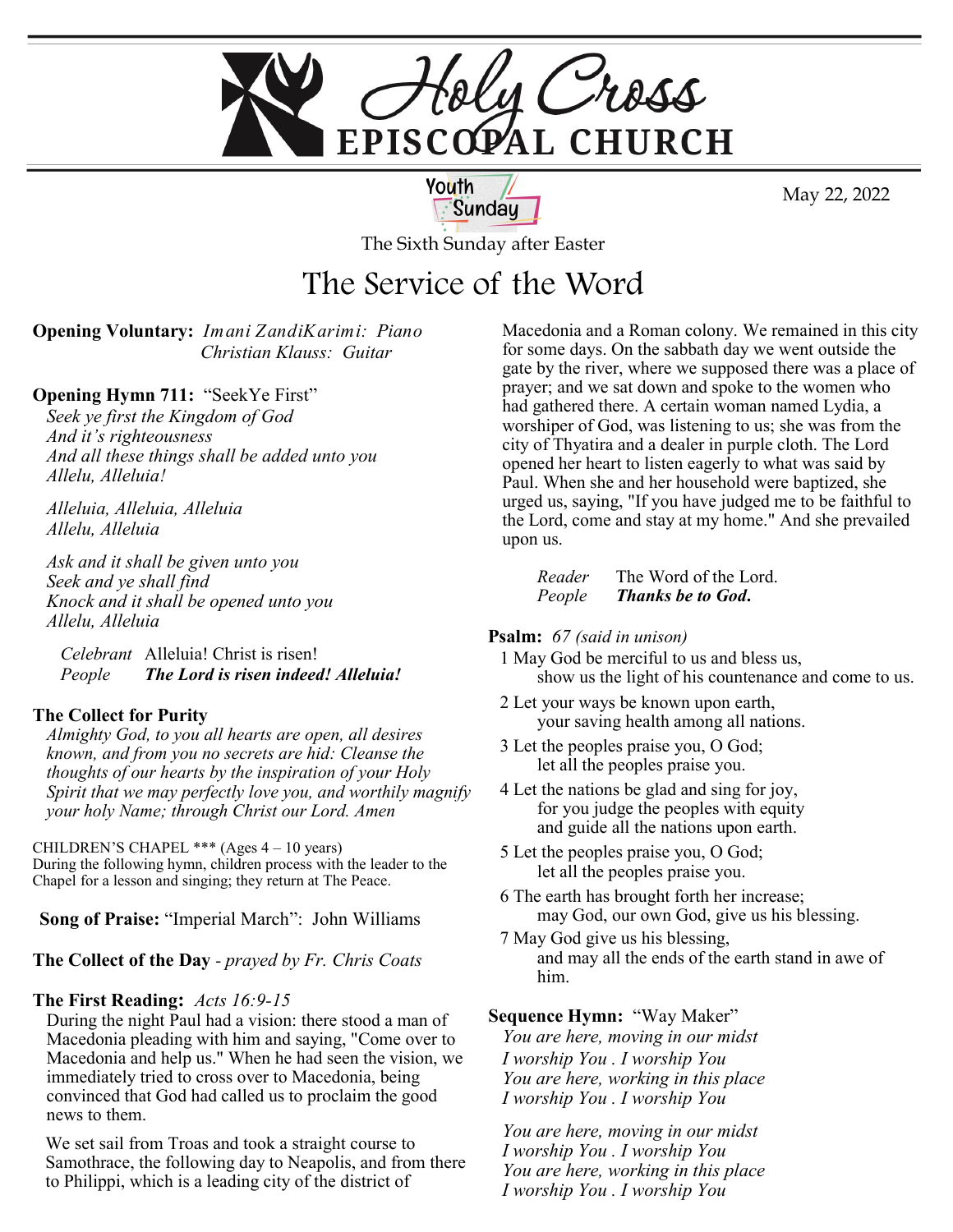*You are Way maker, miracle worker, Promise keeper Light in the darkness My God, that is who You are (x2)*

## **The Gospel Reading**: *John 14:23-29*

*Reader* The Holy Gospel of our Lord Jesus Christ according to John. *People Glory to you Lord Christ***.** 

Jesus said to Judas (not Iscariot), "Those who love me will keep my word, and my Father will love them, and we will come to them and make our home with them. Whoever does not love me does not keep my words; and the word that you hear is not mine, but is from the Father who sent me.

"I have said these things to you while I am still with you.

But the Advocate, the Holy Spirit, whom the Father will send in my name, will teach you everything, and remind you of all that I have said to you. Peace I leave with you; my peace I give to you. I do not give to you as the world gives. Do not let your hearts be troubled, and do not let them be afraid. You heard me say to you, `I am going away, and I am coming to you.' If you loved me, you would rejoice that I am going to the Father, because the Father is greater than I. And now I have told you this before it occurs, so that when it does occur, you may believe."

| Reader | The Gospel of the Lord.           |
|--------|-----------------------------------|
| People | <b>Praise to you Lord Christ.</b> |

**Witness Talks:** *with James Tarkus & Dean Dake*

#### **Youth Creed**

WE BELIEVE that Holy Cross is sacred ground and a safe place to be real; that here we can be open and honest without fear.

WE BELIEVE that the people of Holy Cross are incredible and that through their example and life experiences we see God in real ways.

WE BELIEVE that praising God comes in many shapes, forms and fashions; sometimes worship means sweaty tshirts and dirty knees.

WE BELIEVE that ALL people have the same access to receiving God's love, no matter who they are or where they come from.

WE BELIEVE in equality, in the right to choose, and that God's promises and love are there for everyone.

WE BELIEVE that there is love and peace in the world, that there are way more good people than bad, and that nobody deserves to suffer.

WE BELIEVE in God and that He is with us all the time. We don't know how, but we believe it.

 *Refrain:* WE BELIEVE in Jesus, we believe that he is alive, and we trust in the power of prayer. We hope for happiness and we believe that each person is beautifully and wonderfully made in the eyes of our Creator.

## **Prayers of the People**

Almighty God, we praise You as one body and one voice today: Be with us as we come and go daily. *Use us as vessels for your word.*

We ask that You would be with the leaders of our government and to guide all those in positions of influence and power. *Help them to bring your light and justice into the world.*

Teach us to care, protect and preserve this beautiful world that you have created. *And help us to be more mindful of our Earth.*

Heavenly Father, we ask that you comfort all those who are hurt, in pain or suffering including all of those on our prayer list *– (Longer Silence). Work miracles in their lives and bring them peace.*

And we lift up all of the souls that have gone up from this world into your heavenly kingdom. *Receive them into paradise where there is no more sorrow or pain.*

## **The Confession**

*(During these seven weeks of Easter, the Confession will be omitted as we embrace this time of the Lord's Resurrection.)*

**The Peace:** Welcome & Announcements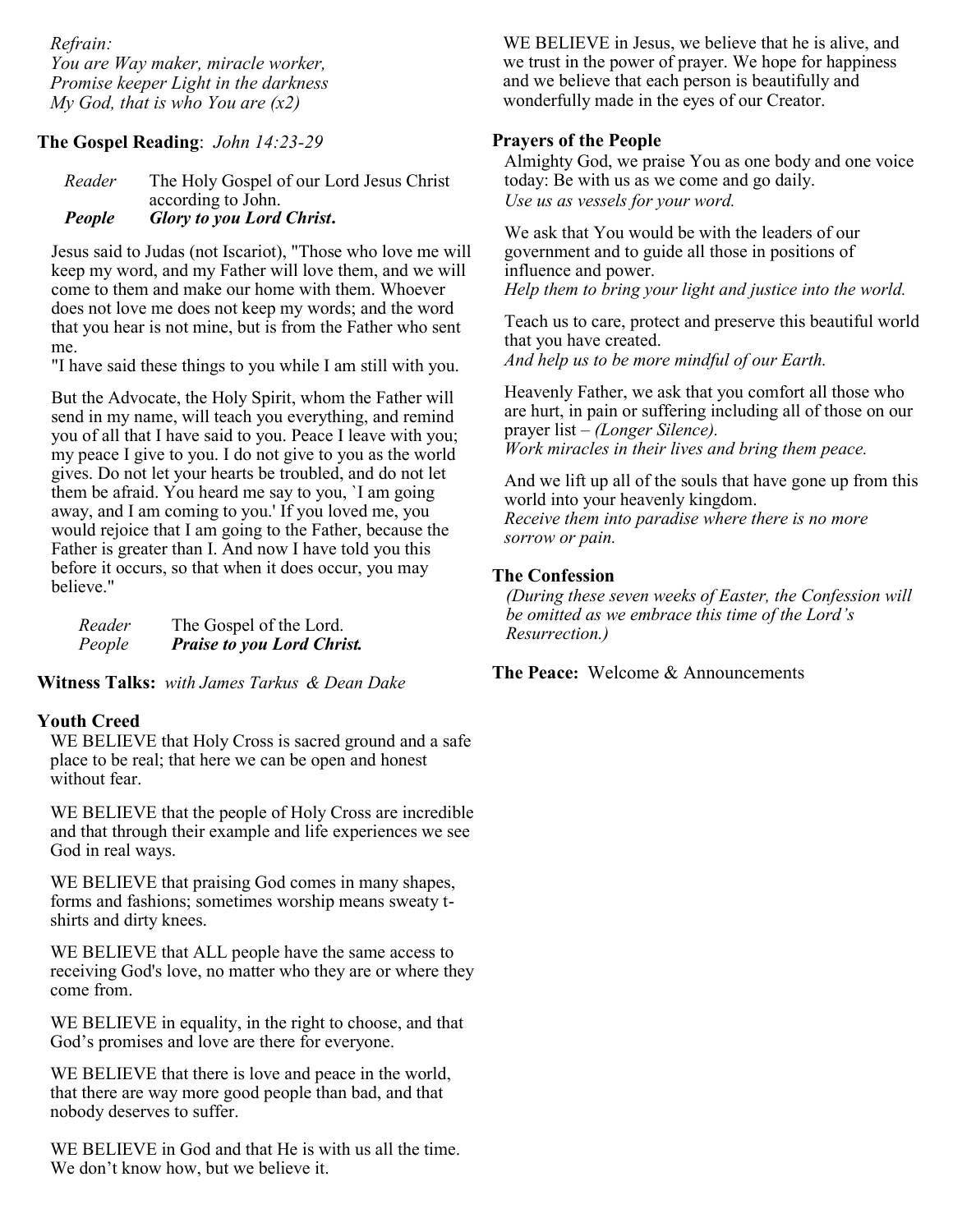# + The Holy Communion

This portion of the service begins on p. 367 in the BCP however, you are encouraged to give your attention to the altar.

*The Communion. All baptized Christians are invited and welcome to receive Communion. Anyone who does not wish to receive communion is invited come forward , cross their arms over their chest, and receive a blessing. If you would like the clergy to bring communion to someone in the pews, please notify the ushers at the door of the church. For bread only, no wine, put one arm across your chest. Gluten Free available.*

### **Offertory**: "Prayer for Saint Gregory": A. Hovhaness *Christopher Iversen: Trumpet*

## **The Doxology**

*Praise God, from whom all blessings flow; praise him, all creatures here below; praise him above, ye heavenly host: praise Father, Son, and Holy Ghost. Amen.*

## **The Great Thanksgiving** (p. 367 BCP)

| Celebrant | The Lord be with you.                      |
|-----------|--------------------------------------------|
| People    | And also with you.                         |
| Celebrant | Lift up your hearts.                       |
| People    | We lift them to the Lord.                  |
| Celebrant | Let us give thanks to the Lord.            |
| People    | It is right to give him thanks and praise. |

#### **Sanctus**

*Holy, Holy, Holy Lord, God of power and might, heaven and earth are full of your glory. Hosanna in the highest. Blessed is he who comes in the name of the Lord. Hosanna in the highest.* 

- *Celebrant* Therefore, according to his command, O Father.
- *People We remember his death. We proclaim his resurrection, We await his coming in glory.*
- **Communion Hymn:** "Sanctuary" (see insert) *Christian Klauss with Youth*
- **Communion Hymn:** "Jesus Messiah" (see insert) *Dean Dake with Youth*

## **Communion Hymn:** "I'll Fly Away"

*Some bright morning when this life is over, I'll fly away. To a land on God's celestial shore, I'll fly away.*

*Refrain: I'll fly away, Oh Glory, I'll fly away. When I die, hallelujah by and by, I'll fly away.*

*When the shadows of this life have grown, I'll fly away. Like a bird from these prison walls have flown, I'll fly away. (Refrain)*

*Just a few more weary days and then, I'll fly away. To a land where joy will never end, I'll fly away. (Refrain)*

## **Post Communion Prayer** (p. 366 BCP)

Almighty and everliving God, we thank you for feeding us with the spiritual food of the most precious Body and Blood of your Son our Savior Jesus Christ; And for assuring us in these holy mysteries that we are living members of the Body of your Son, and heirs of your eternal kingdom. And now, Father, send us out to do the work you have given us to do, to love and serve you as faithful witnesses of Christ our Lord. To him, to you, and to the Holy Spirit, be honor and glory, now and for ever. *Amen.*

## **The Blessing**

#### **Closing Hymn:** "Lean on Me"

*Sometimes in our lives We all have pain We all have sorrow But if we are wise We know that there's Always tomorrow*

#### *Refrain:*

*Lean on me, when you're not strong And I'll be your friend I'll help you carry on For it won't be long Till I'm gonna need Somebody to lean on*

*Please swallow your pride If I have things You need to borrow For no one can fill Those of your needs That you won't let show*

*You just call on me brother When you need a hand We all need somebody to lean on I just might have a problem That you'll understand We all need somebody to lean on (Refrain)*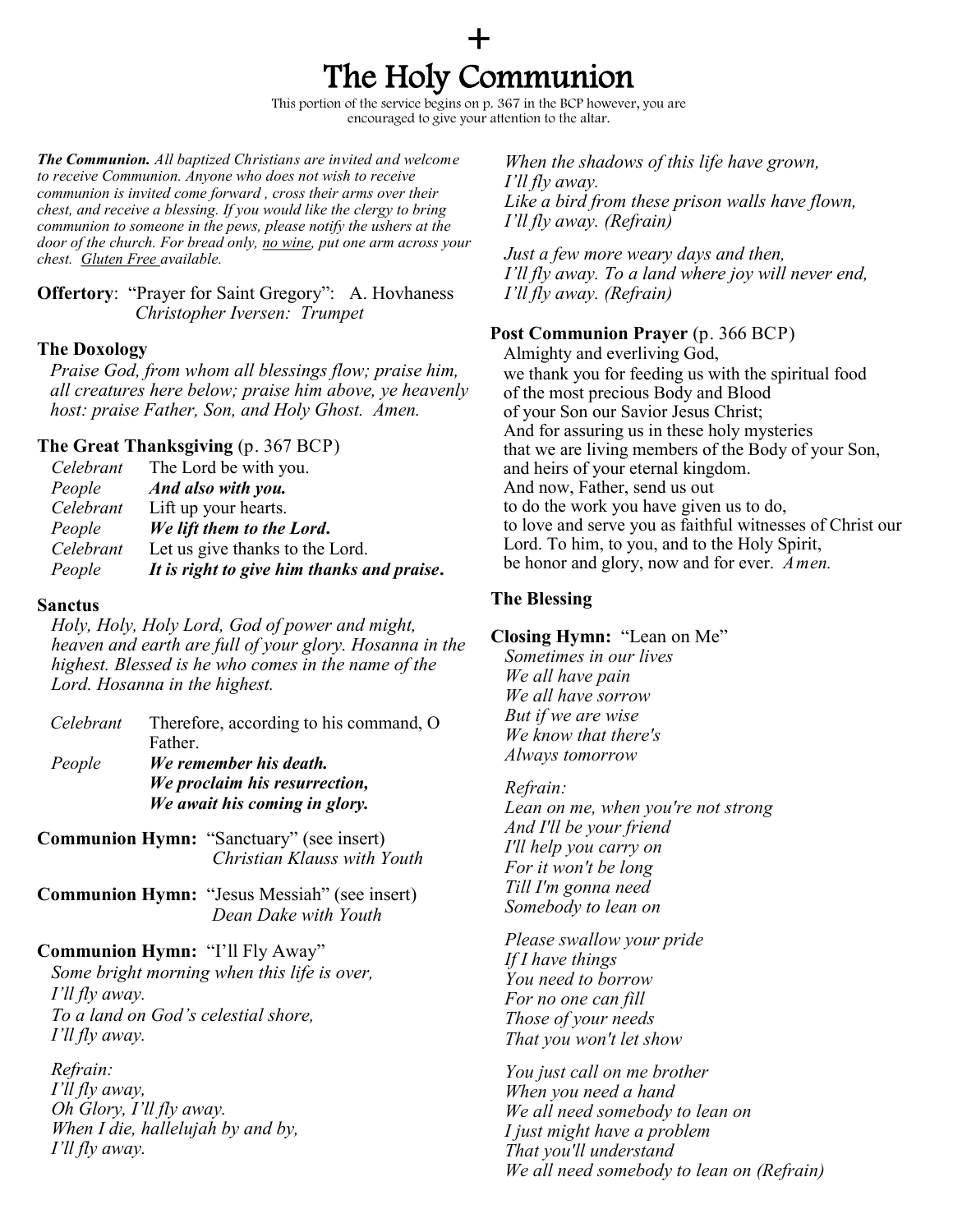## **1st Communion Hymn:** "Sanctuary"

*Lord prepare me, to be a sanctuary Pure and holy, tried and true With thanksgiving, I'll be a living Sanctuary, for You*

*It is you, Lord, who sent the savior Heart and soul, Lord, to every man It is you, Lord, who knows my weakness You refine me with my your own hands*

*Lord, you know me, I'm poor and lowly And unworthy of your love Still you found me, and let your bounty Fall around me from above*

### **2nd Communion Hymn:** "Jesus Messiah"

*He became sin, who knew no sin That we might become His righteousness He humbled himself and carried the cross Love so amazing, love so amazing*

*Refrain: Jesus Messiah, name above all names Blessed redeemer, Emmanuel The rescue for sinners, The ransom from Heaven Jesus Messiah, Lord of all*

*His body the bread, his blood the wine Broken and poured out all for love The whole earth trembled, And the veil was torn Love so amazing, love so amazing, yeah (Refrain)*

*All our hope is in You, all our hope is in You All the glory to You, God, the light of the world (Refrain)*

*Jesus Messiah, Lord of all You're the Lord of all The Lord of all*